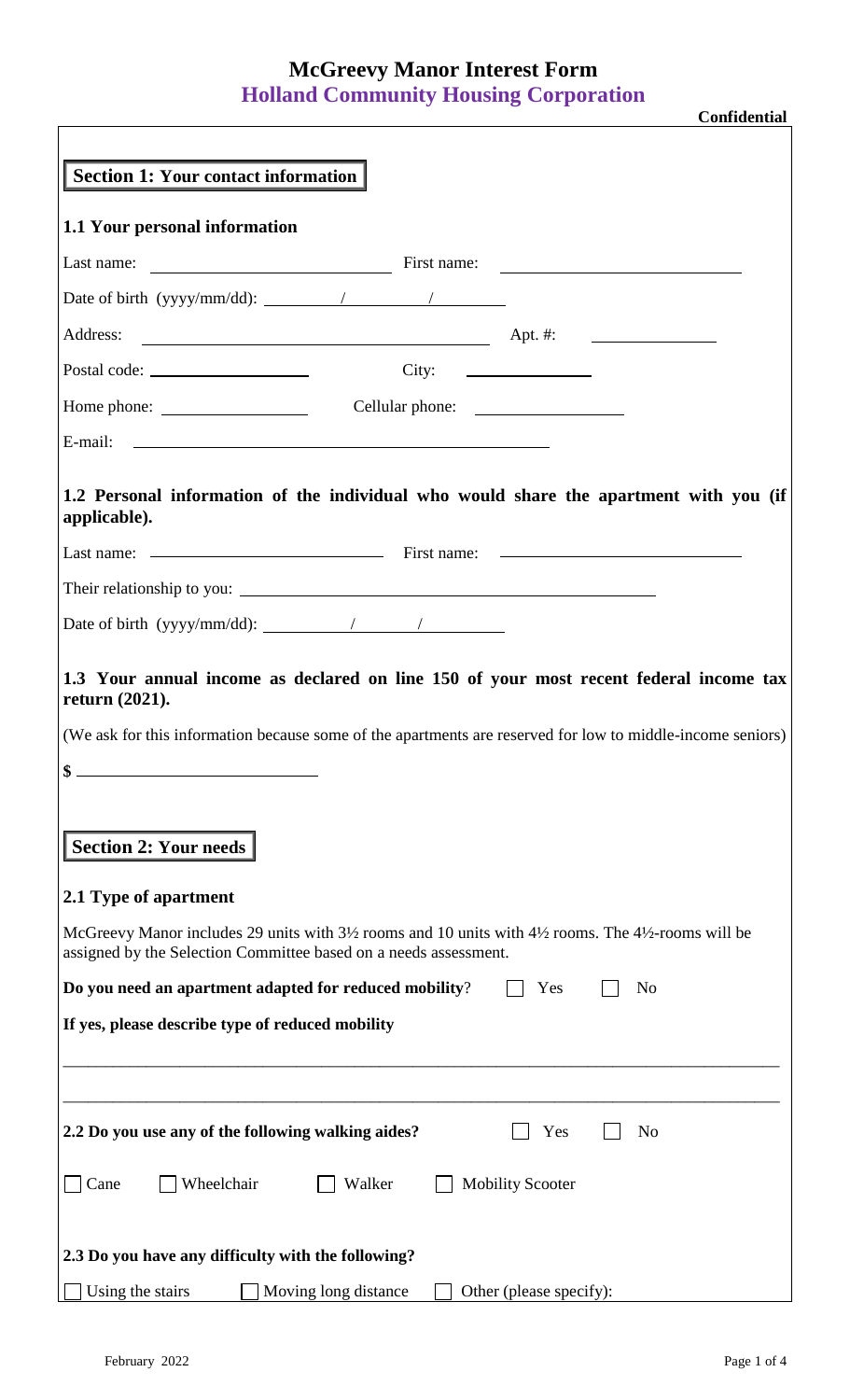| Your last name:<br>Your first name:                                                                                                 |
|-------------------------------------------------------------------------------------------------------------------------------------|
| 2.4 Do you have any other particular needs?<br>Yes<br>N <sub>o</sub><br>If yes, please explain.                                     |
| 2.5 Would you like to have meal services?                                                                                           |
| Each apartment has a kitchen. If you prefer, however, you can use the cafeteria at Saint Brigid's Home for<br>an additional charge. |
| Occasionally<br>Yes<br>No                                                                                                           |
| If yes, which meals? Check all boxes that apply $\Box$<br><b>Breakfast</b><br>Lunch<br>Dinner                                       |
| 2.6 Do you own car for which you need a parking space?                                                                              |
| 13 parking spaces are available for rent for the tenants only. A fee will apply.                                                    |
| Yes<br>N <sub>o</sub>                                                                                                               |
| 2.7 Current residence status                                                                                                        |
| Are you a:<br>Tenant<br>Owner<br><b>or</b>                                                                                          |
| <b>Or</b>                                                                                                                           |
| 2.8 Available to move?                                                                                                              |
| Would you be ready to sign a lease as soon as an apartment becomes available?<br>Yes<br>N <sub>0</sub>                              |
| After the sale of your house                                                                                                        |
| When your lease ends on (please specify date) (yyyy/mm/dd) $\frac{\ }{\ }$                                                          |
| 2.9 Presently, do you have any of these services? Check all boxes that apply                                                        |
| CLSC (social worker, day center, nurse, occupational therapist)                                                                     |
| Jeffery Hale Community Services (former Holland Centre)                                                                             |
| Call bell<br>Laundry<br>Grocery (delivery)<br>Pharmacy (delivery)                                                                   |
| Housekeeping<br>N/A                                                                                                                 |
|                                                                                                                                     |
| Do you have a family doctor?<br>Yes<br>N <sub>o</sub><br>If no, please specify how you receive medical care?                        |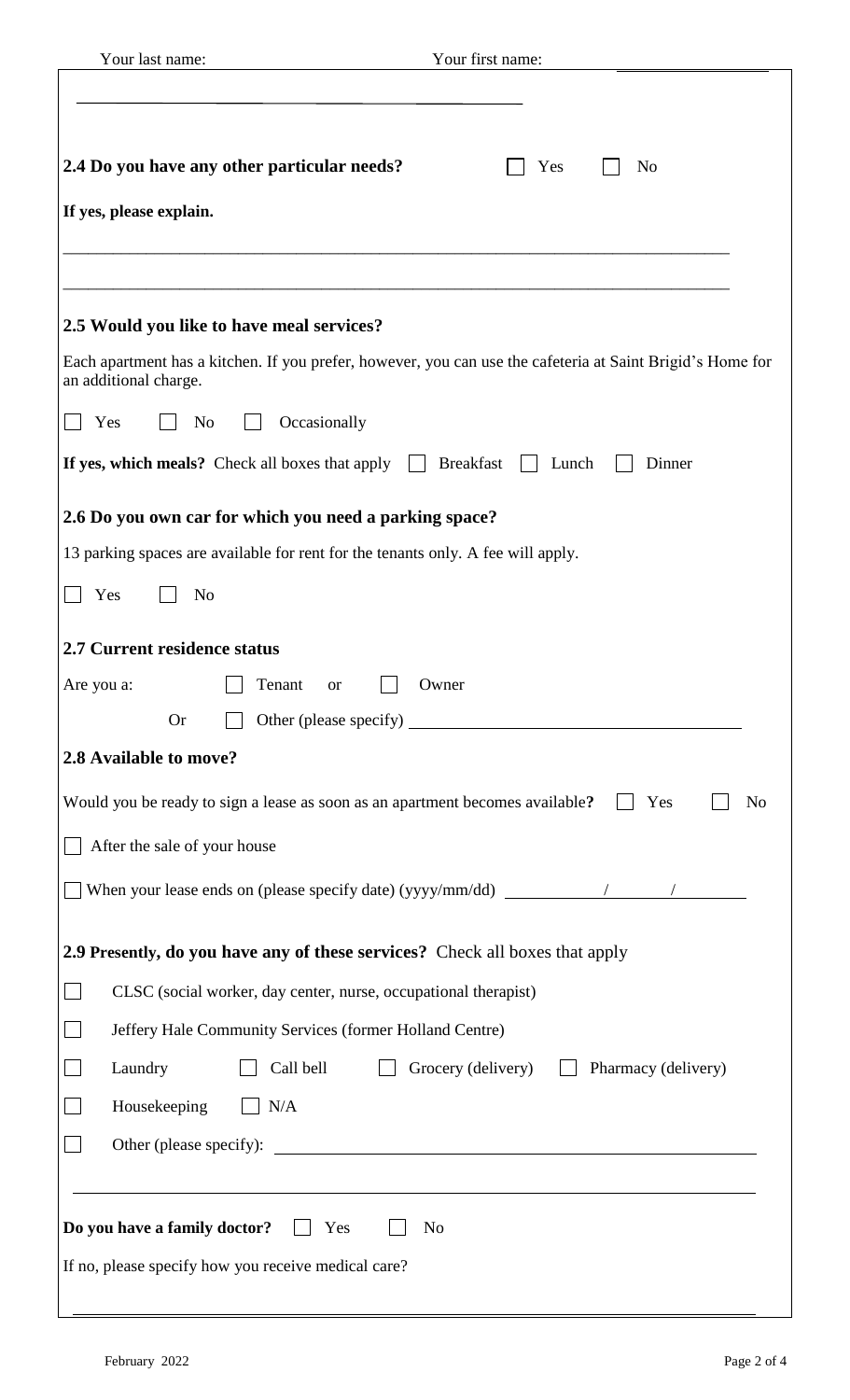| Your last name:                                                                | Your first name:                                                                         |
|--------------------------------------------------------------------------------|------------------------------------------------------------------------------------------|
|                                                                                |                                                                                          |
|                                                                                |                                                                                          |
| Section 3: Other information about you                                         |                                                                                          |
|                                                                                |                                                                                          |
| 3.1 Do you have family/friend support in Quebec City?<br>Yes<br>N <sub>o</sub> |                                                                                          |
| If yes, please specify where and who.                                          |                                                                                          |
|                                                                                |                                                                                          |
|                                                                                |                                                                                          |
|                                                                                |                                                                                          |
| 3.2 Are you a caregiver for a family member or friend?                         |                                                                                          |
| Yes<br>N <sub>o</sub>                                                          |                                                                                          |
| If yes, please specify where and type of care.                                 |                                                                                          |
|                                                                                |                                                                                          |
|                                                                                |                                                                                          |
|                                                                                |                                                                                          |
| Yes<br>$\Box$ No                                                               | 3.3 Have you been involved in your community (either as a volunteer or a paid employee)? |
| If yes, please tell us about it.                                               |                                                                                          |
|                                                                                |                                                                                          |
|                                                                                |                                                                                          |
|                                                                                |                                                                                          |
|                                                                                | 3.4 Why do you want to move to McGreevy Manor? How will it improve your quality of life? |
|                                                                                |                                                                                          |
|                                                                                |                                                                                          |
|                                                                                |                                                                                          |
|                                                                                |                                                                                          |
|                                                                                |                                                                                          |
|                                                                                |                                                                                          |
|                                                                                |                                                                                          |
|                                                                                |                                                                                          |
| Section 4: Your comments and questions<br>have?                                | 4.1 Is there anything else you would like us to know; any questions or concerns you may  |